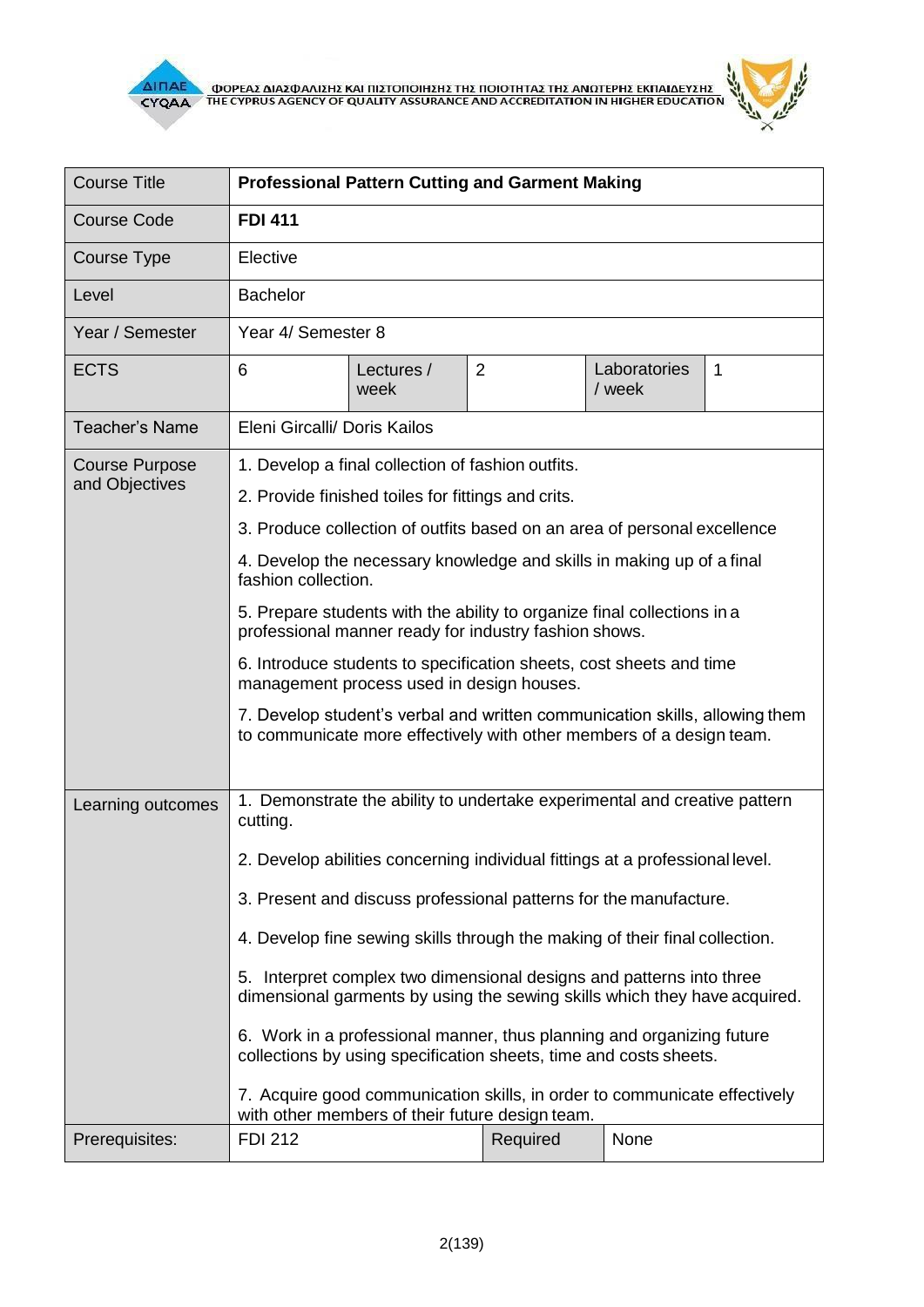

 $\overline{\Delta}$  (ΠΑΕ<br>CYQAA THE CYPRUS AGENCY OF QUALITY ASSURANCE AND ACCREDITATION IN HIGHER EDUCATION



| Course content          | 1. Final collection development: Students will develop a creative collection<br>which involves in-depth research, creative pattern cutting research e.g.1/2<br>scale stand, professional fabric sourcing and specialist styling.<br>2. Experimentation with fittings: Patterns, toiles, fittings of toiles and the<br>manufacture of the collection of outfits are all part of this course.<br>3. Collection presentation skills: Students will develop a creative<br>collection based on an area of personal excellence, e.g. menswear,<br>womenswear or childrenswear. Students will present their patterns with<br>specialised finished presentation sheets, which include flat drawings of the<br>garments that are translated into three dimensions.<br>4. Making up of final fashion collection: The course will develop student's<br>sewing skills further, which will be necessary for making up of a professional<br>collection. Major attention will be given to working with fine and difficult<br>fabrics including fabric layout and correct cutting techniques.<br>5. Planning and organizing final collections for fashion shows:<br>Students will be given the opportunity to design, sew, prepare toiles and<br>organize fittings with models and present their collections at fashion shows.<br>6. Preparation of cost and time management sheets: An introduction to<br>specification sheets, cost sheets and time management process used in<br>design houses. |
|-------------------------|------------------------------------------------------------------------------------------------------------------------------------------------------------------------------------------------------------------------------------------------------------------------------------------------------------------------------------------------------------------------------------------------------------------------------------------------------------------------------------------------------------------------------------------------------------------------------------------------------------------------------------------------------------------------------------------------------------------------------------------------------------------------------------------------------------------------------------------------------------------------------------------------------------------------------------------------------------------------------------------------------------------------------------------------------------------------------------------------------------------------------------------------------------------------------------------------------------------------------------------------------------------------------------------------------------------------------------------------------------------------------------------------------------------------------------------------------------------------------------|
|                         | 7. Verbal and written communication skills: This course will help students<br>develop correct verbal and written / visual communication skills. In the<br>process of making their final collection students will need to communicate<br>verbally and visually with models for fittings, specialized machinists, printers,<br>fabric dealers and other experts in this field.                                                                                                                                                                                                                                                                                                                                                                                                                                                                                                                                                                                                                                                                                                                                                                                                                                                                                                                                                                                                                                                                                                       |
| Teaching<br>Methodology | The course begins with some short lectures and demonstrations, but once<br>the major making up project begins students work individually. Assistance is<br>provided continually and further demonstrations are provided to students<br>upon request. With the major collection, one to one meetings are organized<br>with students to check their process as well as assist students in such things<br>as fittings with models etc.                                                                                                                                                                                                                                                                                                                                                                                                                                                                                                                                                                                                                                                                                                                                                                                                                                                                                                                                                                                                                                                |
| <b>Bibliography</b>     | 1. Aldrich, W. (2008) Metric Pattern Cutting for Women's Wear. (4th edition).<br><b>Blackwell Scientific Publications: UK.</b><br>2. Aldrich, W. (2009) Metric Pattern Cutting for Children's Wear and Baby<br>Wear (3 <sup>rd</sup> edition) Blackwell: Scientific Publications: UK.<br>3. Cooklin, G. (2008) Pattern Grading for Women's Clothes, The<br>Technology of Sizing Blackwell: Scientific Publications: UK.                                                                                                                                                                                                                                                                                                                                                                                                                                                                                                                                                                                                                                                                                                                                                                                                                                                                                                                                                                                                                                                            |